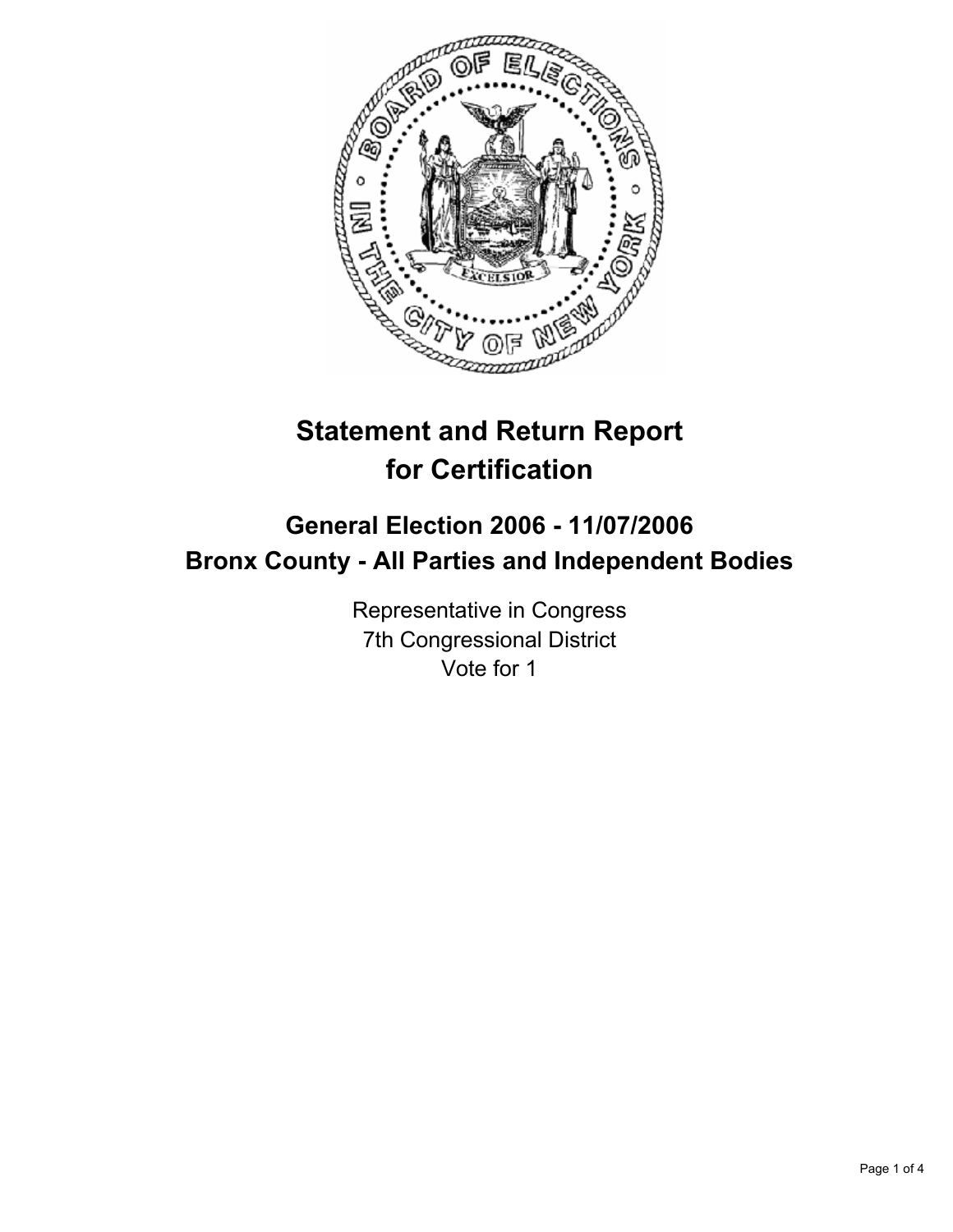

#### **Assembly District 76**

| PUBLIC COUNTER                    | 15,275 |  |
|-----------------------------------|--------|--|
| <b>EMERGENCY</b>                  | 0      |  |
| ABSENTEE/MILITARY                 | 207    |  |
| <b>FEDERAL</b>                    | 28     |  |
| AFFIDAVIT                         | 426    |  |
| <b>Total Ballots</b>              | 15,936 |  |
| KEVIN BRAWLEY (REPUBLICAN)        | 816    |  |
| JOSEPH CROWLEY (DEMOCRATIC)       | 10,086 |  |
| KEVIN BRAWLEY (CONSERVATIVE)      | 160    |  |
| JOSEPH CROWLEY (WORKING FAMILIES) | 597    |  |
| JOSEPH CROWLEY (WRITE-IN)         |        |  |
| <b>Total Votes</b>                | 11,660 |  |
| Unrecorded                        | 4,276  |  |

#### **Assembly District 80**

| <b>PUBLIC COUNTER</b>              | 12,913 |
|------------------------------------|--------|
| <b>EMERGENCY</b>                   | 72     |
| ABSENTEE/MILITARY                  | 347    |
| <b>FEDERAL</b>                     | 70     |
| <b>AFFIDAVIT</b>                   | 322    |
| <b>Total Ballots</b>               | 13,724 |
| KEVIN BRAWLEY (REPUBLICAN)         | 1,985  |
| <b>JOSEPH CROWLEY (DEMOCRATIC)</b> | 7,779  |
| KEVIN BRAWLEY (CONSERVATIVE)       | 310    |
| JOSEPH CROWLEY (WORKING FAMILIES)  | 438    |
| ALI MOHAMED (WRITE-IN)             |        |
| <b>Total Votes</b>                 | 10,513 |
| Unrecorded                         | 3.211  |

### **Assembly District 82**

| <b>PUBLIC COUNTER</b>             | 24,272 |
|-----------------------------------|--------|
| <b>EMERGENCY</b>                  | 27     |
| ABSENTEE/MILITARY                 | 622    |
| <b>FEDERAL</b>                    | 70     |
| <b>AFFIDAVIT</b>                  | 378    |
| <b>Total Ballots</b>              | 25,369 |
| KEVIN BRAWLEY (REPUBLICAN)        | 3,098  |
| JOSEPH CROWLEY (DEMOCRATIC)       | 15,549 |
| KEVIN BRAWLEY (CONSERVATIVE)      | 607    |
| JOSEPH CROWLEY (WORKING FAMILIES) | 1,133  |
| JOSEPH S. CONNOLLY (WRITE-IN)     |        |
| KEVIN BRAWLEY (WRITE-IN)          |        |
| SHIRLEY SAUNDERS (WRITE-IN)       |        |
| <b>Total Votes</b>                | 20,390 |
| Unrecorded                        | 4,979  |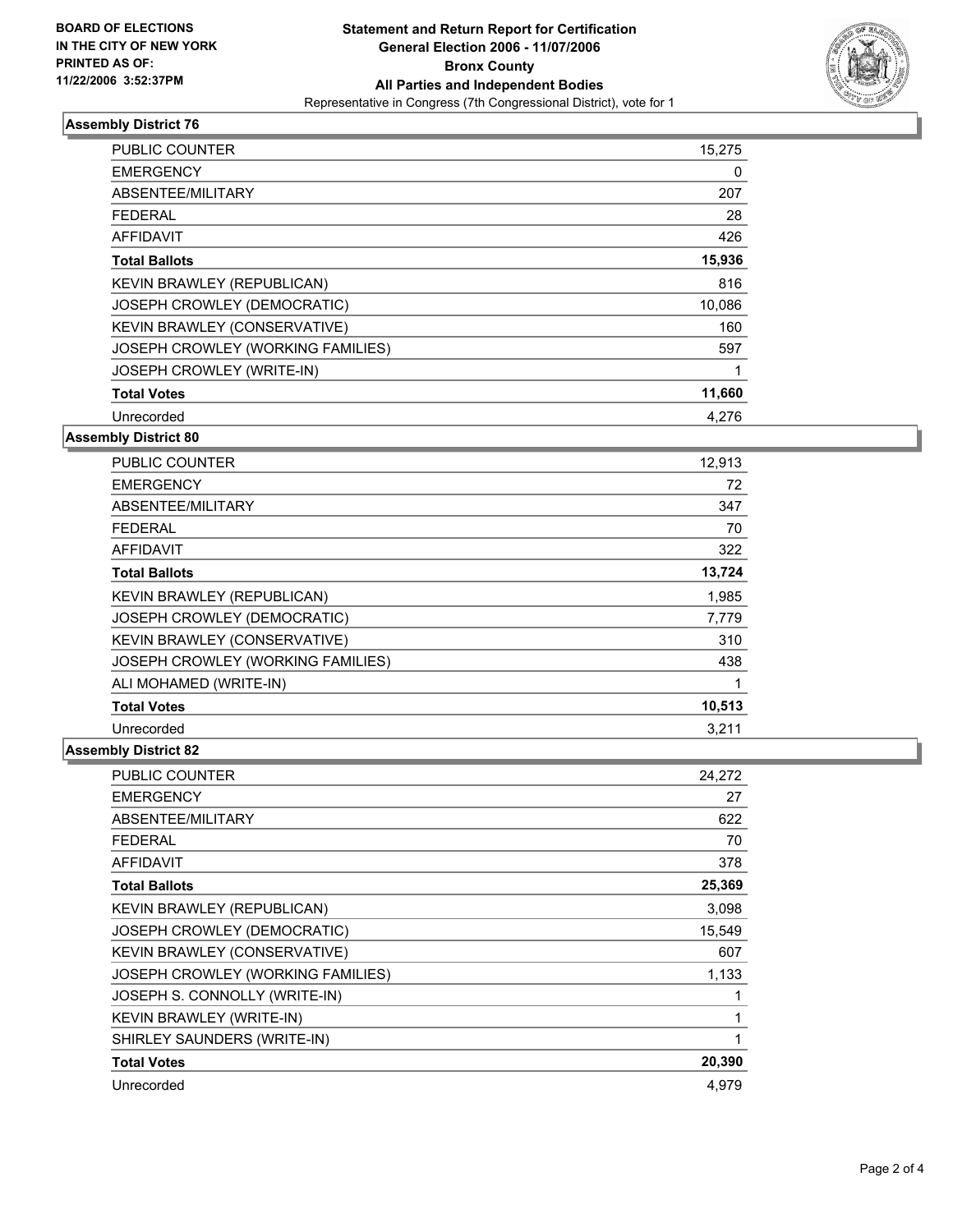

#### **Assembly District 83**

| <b>PUBLIC COUNTER</b>             | 997   |
|-----------------------------------|-------|
| <b>EMERGENCY</b>                  | 0     |
| ABSENTEE/MILITARY                 | 25    |
| <b>FEDERAL</b>                    |       |
| AFFIDAVIT                         | 33    |
| <b>Total Ballots</b>              | 1,056 |
| KEVIN BRAWLEY (REPUBLICAN)        | 33    |
| JOSEPH CROWLEY (DEMOCRATIC)       | 733   |
| KEVIN BRAWLEY (CONSERVATIVE)      |       |
| JOSEPH CROWLEY (WORKING FAMILIES) | 22    |
| <b>Total Votes</b>                | 795   |
| Unrecorded                        | 261   |

**Assembly District 84**

| <b>PUBLIC COUNTER</b>             |  |
|-----------------------------------|--|
| <b>EMERGENCY</b>                  |  |
| ABSENTEE/MILITARY                 |  |
| <b>FEDERAL</b>                    |  |
| AFFIDAVIT                         |  |
| <b>Total Ballots</b>              |  |
| KEVIN BRAWLEY (REPUBLICAN)        |  |
| JOSEPH CROWLEY (DEMOCRATIC)       |  |
| KEVIN BRAWLEY (CONSERVATIVE)      |  |
| JOSEPH CROWLEY (WORKING FAMILIES) |  |
| <b>Total Votes</b>                |  |
| Unrecorded                        |  |

#### **Assembly District 85**

| <b>PUBLIC COUNTER</b>             | 7,336 |
|-----------------------------------|-------|
| <b>EMERGENCY</b>                  | 14    |
| ABSENTEE/MILITARY                 | 84    |
| <b>FEDERAL</b>                    | 11    |
| <b>AFFIDAVIT</b>                  | 168   |
| <b>Total Ballots</b>              | 7,613 |
| <b>KEVIN BRAWLEY (REPUBLICAN)</b> | 235   |
| JOSEPH CROWLEY (DEMOCRATIC)       | 4,712 |
| KEVIN BRAWLEY (CONSERVATIVE)      | 71    |
| JOSEPH CROWLEY (WORKING FAMILIES) | 189   |
| JERROLD NADLER (WRITE-IN)         |       |
| <b>Total Votes</b>                | 5,208 |
| Unrecorded                        | 2,405 |